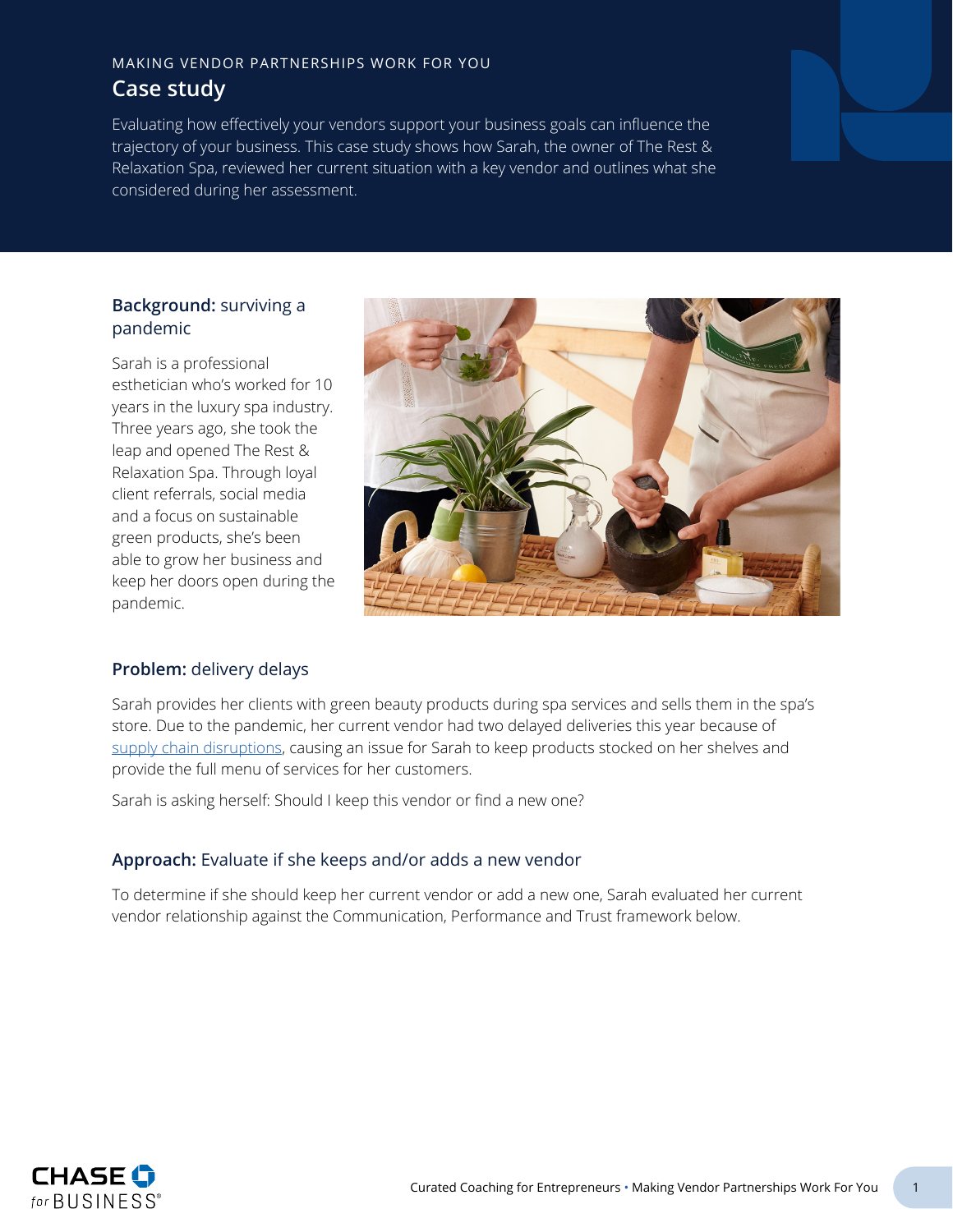| Communication                                                                                 | Y/N | Add any other comments                                              |
|-----------------------------------------------------------------------------------------------|-----|---------------------------------------------------------------------|
| Do you communicate regularly and effectively<br>with your vendor?                             |     | We get weekly summaries from them with status<br>updates and flags. |
| Are communication norms and expectations<br>clearly established?                              | Υ   | Generally communicative partner.                                    |
| Do you have a <b>contract or other documentation</b><br>outlining roles and responsibilities? | V   |                                                                     |
| Are business goals and expectations clearly<br>established?                                   |     |                                                                     |

| Performance                                                                                      | Y/N | Add any other comments                                                                                                                            |
|--------------------------------------------------------------------------------------------------|-----|---------------------------------------------------------------------------------------------------------------------------------------------------|
| Are key performance indicators (KPIs) clearly<br>defined?                                        | V   |                                                                                                                                                   |
| Has your vendor been meeting KPIs or other<br>success metrics?                                   | N   | They almost always meet their KPIs (timely delivery)<br>except for the two delayed deliveries this year due to<br>COVID supply chain disruptions. |
| Does your vendor make it easy to work with<br>them?                                              | V   |                                                                                                                                                   |
| Does your vendor <b>adapt well to a change</b> in<br>plans or when things do not go as expected? | N   | We're both stressed when shipments are delayed<br>because of upstream issues.                                                                     |
| Is your vendor timely and reliable with their<br>work?                                           | N   | They usually are, except for these two delayed deliveries.                                                                                        |
| Is your vendor <b>meeting your needs</b> for your<br>current business goal(s)?                   | N   | Not now; they're great except for when there are supply<br>chain issues.                                                                          |

| Trust                                                                                                    | Y/N | Add any other comments                                                                                             |
|----------------------------------------------------------------------------------------------------------|-----|--------------------------------------------------------------------------------------------------------------------|
| Do you feel alignment with your vendor (e.g.,<br>mission, goals, business philosophy, common<br>values)? | Υ   | Yes! We both love my business and we're committed<br>to green beauty products and healthy, clear<br>communication. |
| Do you seek strategic advice from your vendor?                                                           |     | Sometimes we connect for ad hoc brainstorming and<br>problem solving.                                              |
| Does your vendor act honestly and fairly?                                                                |     |                                                                                                                    |
| Do you <b>trust</b> your vendor?                                                                         |     | Generally, yes. The delayed delivery issues were out of<br>their control.                                          |

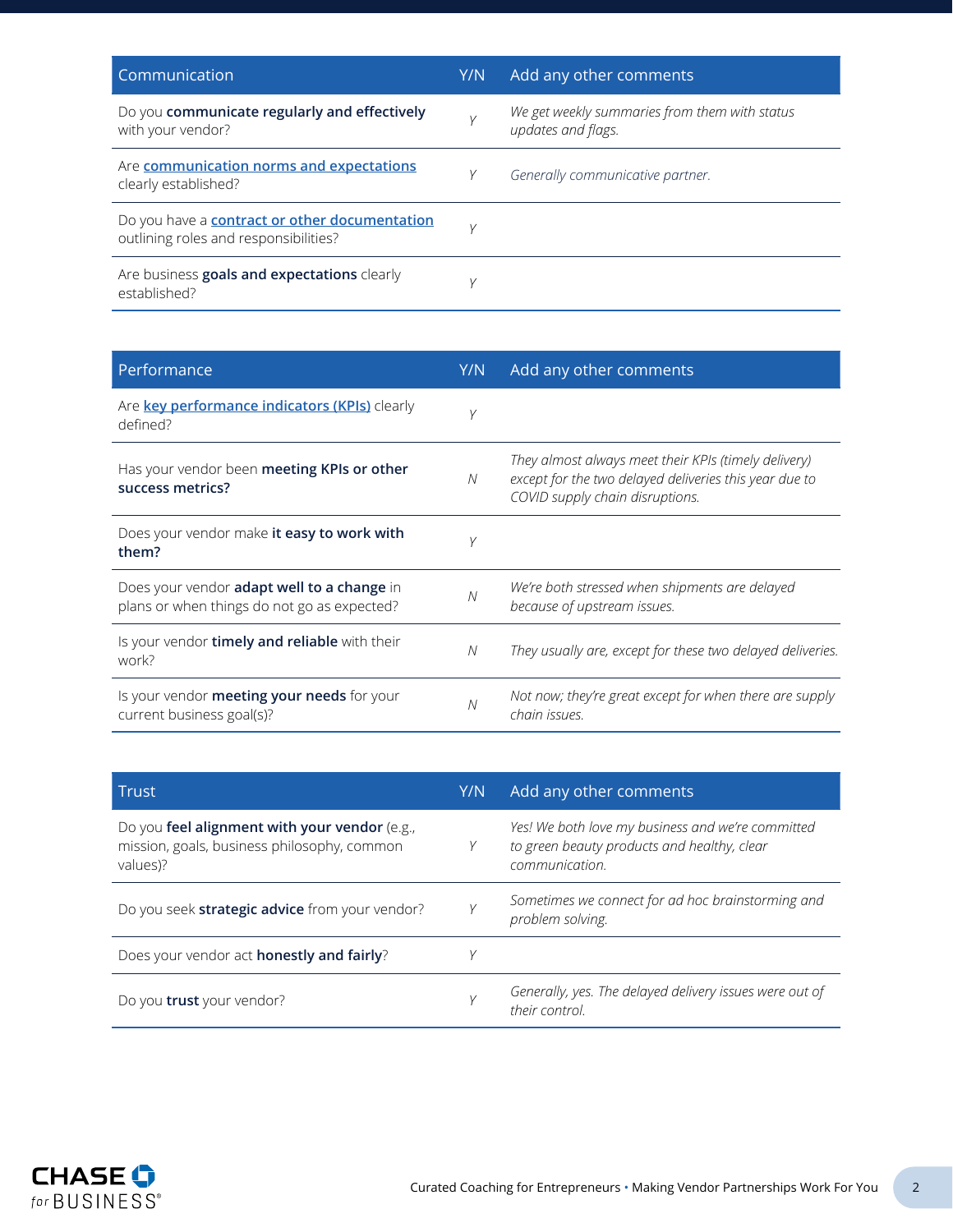#### **Next steps**

Because Sarah's relationship with this vendor is generally strong from a communication, performance and trust perspective, she doesn't want to end the partnership. However, due to the uncertainty COVID has introduced, it makes sense to (1) discuss alternative products or processes to avoid [supply chain](#page-3-0) [disruptions](#page-3-0) while (2) exploring a potential backup vendor to reduce the risk.

#### **New targeted conversations**

- $\blacktriangleright$  Share new business goals and reduce supply chain disruptions with current vendor.
	- Are there alternative products she should consider?
	- Are there alternative processes she should consider?
	- Do they have a referral for another vendor that can serve as backup?
- Add a [milestone check-in](#page-3-4) to their regular workflow after key milestones or on a monthly basis so they can apply new learnings or best practices going forward, including ways to be more prepared for supply chain interruptions.